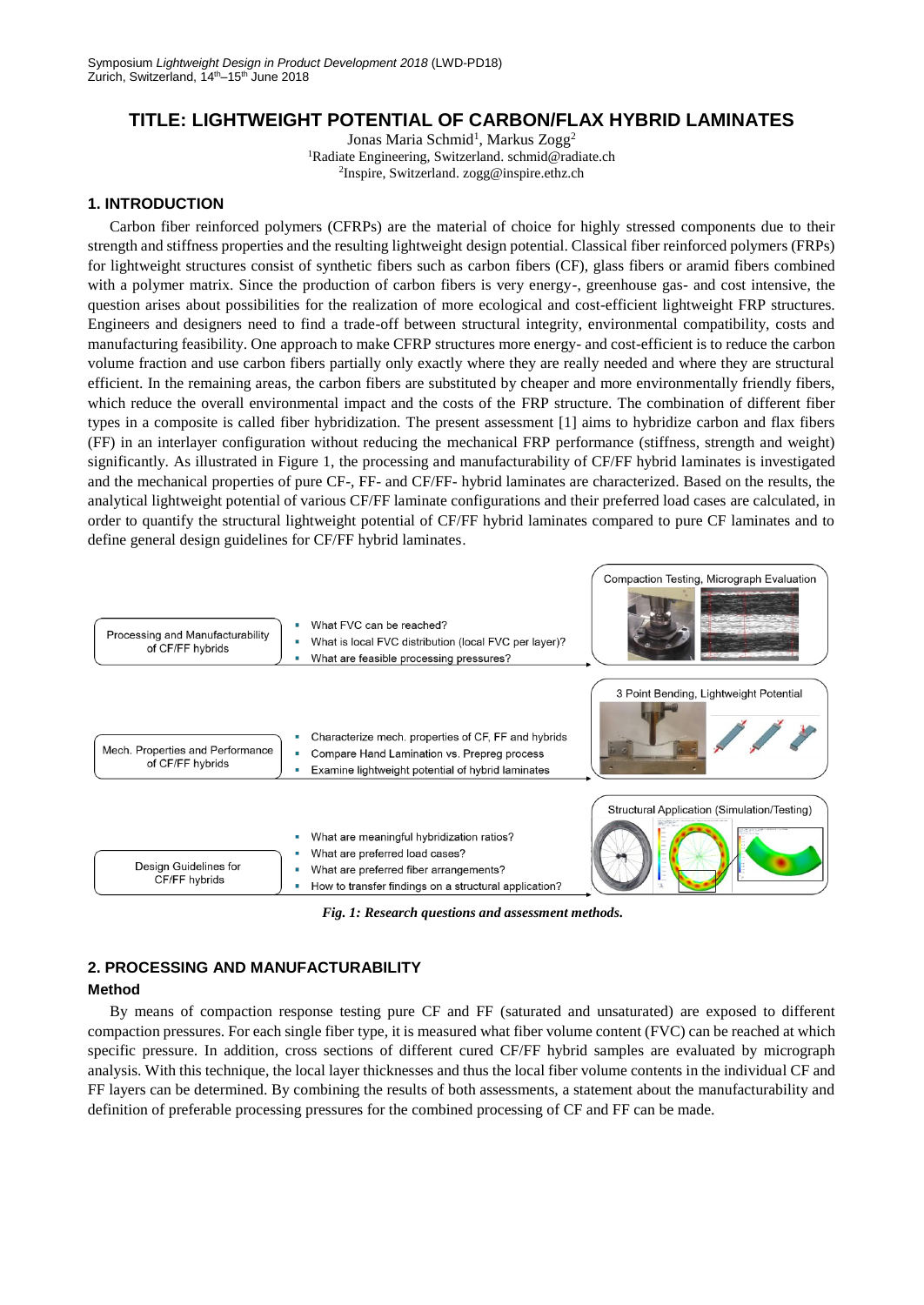## **Results**

From the compaction response it can be seen, that flax FVC is up to 30% lower than carbon FVC at low compaction pressures (0.5-1bar). As shown in Figure 2, a strong dependency of flax fiber compaction capability and the applied pressure is observed, resulting in a low FVC deviation of 10% between carbon and flax for high pressures (10-20bar).



*Fig. 2: FVC response of saturated and unsaturated CF and FF fibers .*

# **3. LIGHTWEIGHT POTENTIAL**

# **Method**

The mechanical properties of pure CF, FF and CF/FF hybrid laminates are characterized by standardized three-pointbending tests. Each of the analyzed samples is produced by two different manufacturing processes, the hand lamination and the autoclave prepreg technique. Based on the mechanical properties, the so-called lightweight potential of different materials and material combinations can be calculated in a further step. This calculation is a methodological approach to find replacement laminates with same tensile-, compression-, bending- strength and stiffness in order to substitute a pure CF laminate. The calculation method computes the alternative material thickness in order to reach the structural constraints. This allows to evaluate which replacement configurations are lighter or heavier compared to the reference CF laminate at the same load case. From this analysis, it can be deduced for which load cases hybridization makes structurally sense and what are the benefits or drawbacks in terms of weight.

### **Results**

Although there is a difference in the local fiber volume contents between carbon and flax, hybrid laminates with only 16% less flexural modulus and 17% less flexural strength compared to the pure CF reference laminate could be produced. Comparing the mechanical properties of the samples manufactured by hand lamination and autoclav process, it is noticeable that the hand laminated ones perform significant poorly.

As illustrated in Figure 3, from the calculation of the lightweight potential emerges that CF/FF hybrid structures can be built up to 8% lighter than a pure 0° CF structure, having the same compression- and bending strength as well as the same bending stiffness. This effect can be seen as well in a 0° UD arrangement with the flax (in the middle of the specimen) and the carbon in  $0^{\circ}$  direction as when they are arranged in a cross ply configuration where the  $0^{\circ}$  fibers are from carbon and the 90° fibers (in the middle of the specimen) are from flax. The biggest benefit appears at a hybridization ratio of 60/40 vol.% (CF/FF). From the preferred load cases, such as compression strength, bending strength (limited by buckling) and bending stiffness, it can be said that buckling critical structures hold a great lightweight potential for incorporating CF/FF hybrid laminates.